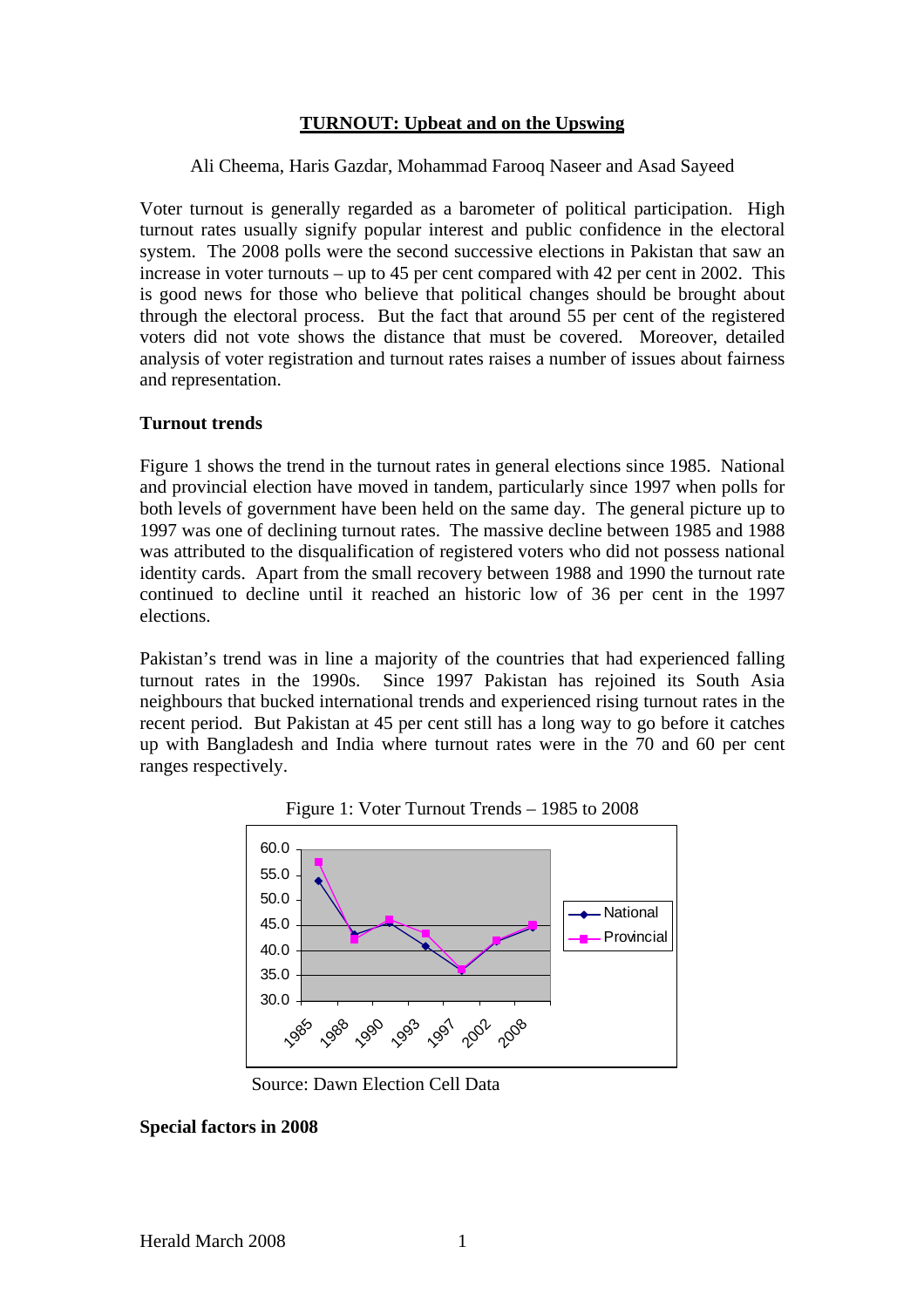Several factors were expected to affect turnout in 2008. Even before the assassination of Benazir Bhutto it was expected that the return from exile of the leaders of the two mainstream opposition parties was going to invigourate the electoral process. The 27 December tragedy effectively put an end to the election campaign but it was thought to lead to a higher turnout through a sympathy wave for the PPP. On the negative side, however, fears of election-day violence were thought to dampen popular enthusiasm for voting. Then there was the call for a boycott on the part of the APDM, the lawyers' organizations, and sections of civil society. Finally, the wide expectation of polls rigging might have led to voter apathy.

|                    | Turnout  | Turnout  |
|--------------------|----------|----------|
|                    | per cent | per cent |
|                    | 2002     | 2008     |
| Pakistan           | 42       | 45       |
| Islamabad          | 51       | 50       |
| Punjab             | 46       | 49       |
| Sindh              | 38       | 45       |
| <b>Balochistan</b> | 30       | 31       |
| <b>NWFP</b>        | 36       | 34       |
| <b>FATA</b>        | 25       |          |

Table 1: Turnout rates, by province or federal territory

Source: Dawn Election Cell Data

The regional breakdown of turnout rate (Table 1) confirms a general across the board increase compared with 2002. There are two main exceptions – Islamabad and NWFP. It is possible to analyze election data also with reference to ethnic segments. A constituency is defined as being in a Punjabi segment if it is located in a district where 60 per cent or more of the population reported Punjabi as its mother tongue. A segment where no language enjoys a 60 per cent plus majority is considered as being "heterogenous". Table 2 shows that all ethnic segments except the Pushto-speaking ones saw increases in turnout rates.

|               | Turnout  | Turnout  |  |
|---------------|----------|----------|--|
|               | per cent | per cent |  |
|               | 2002     | 2008     |  |
| Punjabi       | 46       | 49       |  |
| Sindhi        | 39       | 43       |  |
| Pushto        | 32       | 31       |  |
| Saraiki       | 47       | 47       |  |
| Balochi       | 33       | 37       |  |
| Urdu          | 38       | 59       |  |
| Others        | 39       | 41       |  |
| Heterogeneous | 41       |          |  |
|               |          |          |  |

Table 2: Turnout rates, Ethnic segments

Source: Dawn Election Cell Data

The decline in the turnout rate in Islamabad and NWFP, and in the Pushto-speaking segments may be due to the boycott campaign, and the fear of violence, particularly in the latter. But the changes are relatively small. Moreover, in Islamabad and NWFP, and in the Pushto-speaking segments voter registration had increased by over 20 per cent since 2002. The proportion of the voting age population that actually voted